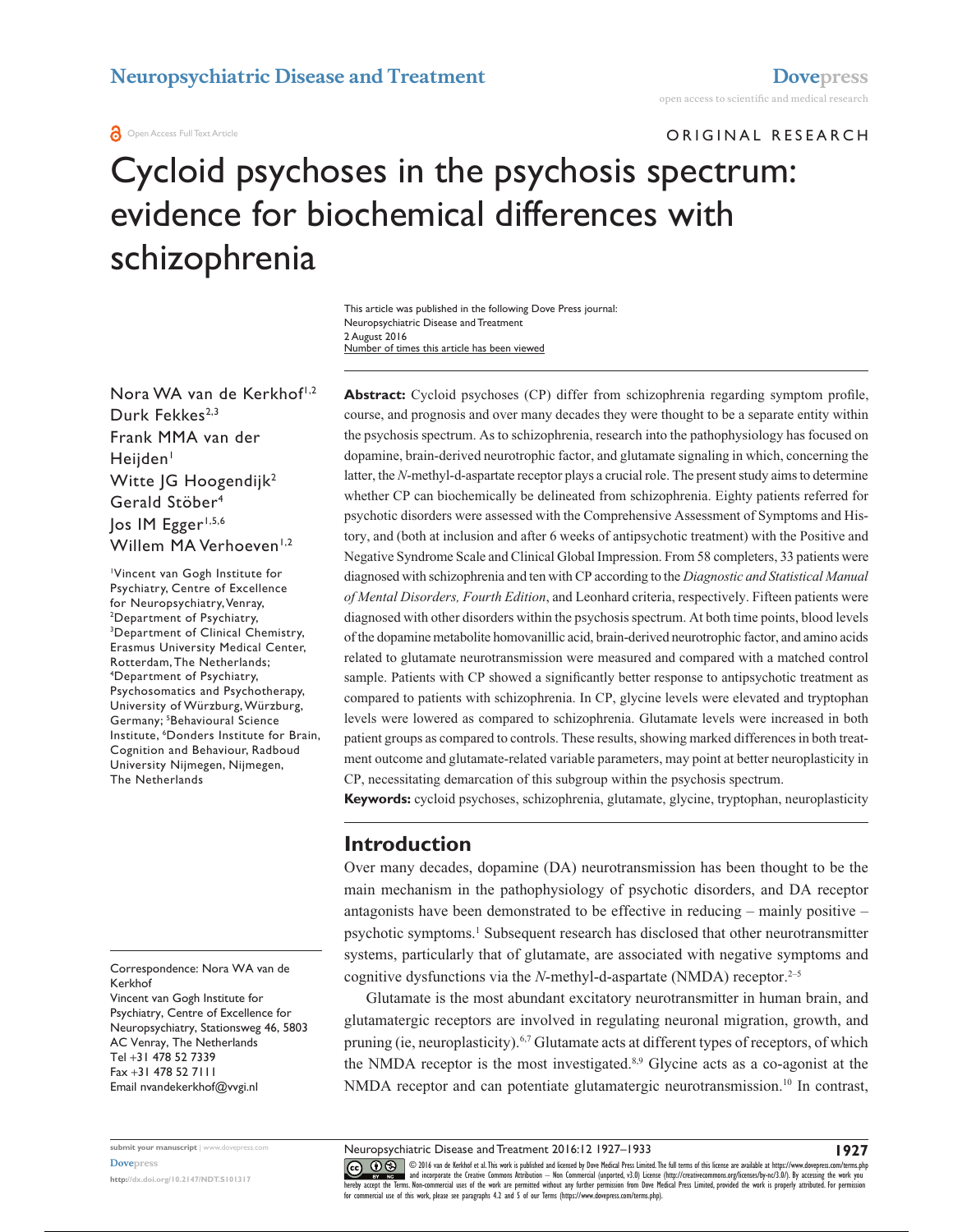antagonizing the NMDA receptor by means of phencyclidine or ketamine induces schizophrenia-like symptoms.<sup>11,12</sup>

These observations have led to the hypothesis that the pathophysiology of schizophrenia is at least partly related to impairment in NMDA neurotransmission.<sup>13,14</sup> Hence, it seems likely that enhancing NMDA activity might benefit patients with schizophrenia, which could possibly be achieved by administering components targeting the glutamate system.8,10,15,16

Cycloid psychoses (CP) as described by Leonhard in the 1950s, partly operationalized by Perris and Brockington and included in the International Classification of Diseases, Tenth Edition, as acute polymorphic psychotic disorders, differ from schizophrenia with respect to symptom profile, course, and prognosis.17–20 According to Leonhard, three subtypes can be delineated: anxiety–happiness psychosis, confusion psychosis, and motility psychosis, all showing a pleiomorphic symptom profile with intraphasic bipolarity. In general, full recovery is reached without residual negative symptoms or cognitive decline.<sup>21-23</sup> CP, as such, are not included in the *Diagnostic and Statistical Manual of Mental Disorders, Fourth Edition* (DSM-IV), although pananxiety, perplexity, and motility disorders have been demonstrated in a substantial percentage of patients.<sup>24-30</sup> An overview of the characteristics of schizophrenia and CP is presented in Table 1.

Since CP differ significantly from schizophrenia, the hypothesis was formulated that they could also be distinct on their biochemical profile, especially regarding glutamatergic transmission. Therefore, in the present study, peripheral levels of amino acids related to glutamate signaling (ie, glutamate, glycine, and tryptophan) were measured in a group of patients with psychosis spectrum disorders. In addition, levels of brain-derived neurotrophic factor (BDNF) and the DA metabolite homovanillic acid (HVA) were determined, reflecting neuroplasticity and dopaminergic activity, respectively.

## **Methods Patients**

Patients were recruited over a 2.5-year period at the Vincent van Gogh Institute for Psychiatry. Included were adult male and female patients meeting DSM-IV criteria for psychosis spectrum disorders, who required antipsychotic treatment intervention. Intervention was defined as start or switch of antipsychotic agent or use of augmentation strategies. Exclusion criteria were known genetic syndromes or intellectual disability, and somatic or neurologic disorders interfering with treatment as usual. Research was performed in accordance with the Declaration of Helsinki and was approved by the regional ethics committee (METiGG) and board of directors of Vincent van Gogh Institute. Written informed consent was obtained following Dutch ethical guidelines (CCMO registration number NL20469.097.07). After inclusion, all patients were prescribed first-generation antipsychotic (FGA) or second-generation antipsychotic (SGA) agents by their treating psychiatrist following standard professional guidelines. Concomitant treatment with two antipsychotic agents, mood stabilizer, and/or antidepressant was allowed and documented.

During the study period, 194 patients were identified as eligible for inclusion. However, from these 194 patients, 71 were considered unable to provide informed consent because of severity of illness. In another 23 patients, the intended pharmacological intervention was not performed, yielding 100 patients who were eligible for inclusion. Twenty patients refused to participate, mostly because of the need for venipuncture, resulting in a study group of 80 patients. Of them, 58 completed all clinical and biochemical assessments at baseline and after 6 weeks.

## Diagnostic procedures

All patients were assessed by the first author (NvdK) before or within 1 week after start of treatment with antipsychotics. At baseline, the Comprehensive Assessment of Symptoms and History was applied to establish diagnoses according

**Table 1** Characteristic differences between schizophrenia and cycloid psychoses

|                  | Schizophrenia                               | <b>Cycloid psychoses</b>                                |
|------------------|---------------------------------------------|---------------------------------------------------------|
| Onset            | Slow and insidious (weeks to months)        | Often acute (hours to days)                             |
| Age at onset     | Adolescence/young adulthood                 | Any age                                                 |
| Symptomatology   | Delusions, hallucinations, disorganization, | Perplexity, confusion, mood swings, motility disorders, |
|                  | negative symptoms                           | hallucinations, ideas of self-sacrifice                 |
| Course           | Relapsing and remitting, chronic, gradual   | Full remission, relapsing course without negative or    |
|                  | functional and cognitive decline            | cognitive decline                                       |
| Prognosis        | Unfavorable                                 | Favorable                                               |
| <b>Treatment</b> | Antipsychotic agents                        | Low-potent antipsychotic agents in acute phase, limited |
|                  |                                             | evidence for maintenance treatment (lithium carbonate)  |
| Sex distribution | Male $\approx$ female                       | $Male <$ female                                         |

**1928**

**[Dovepress](www.dovepress.com)**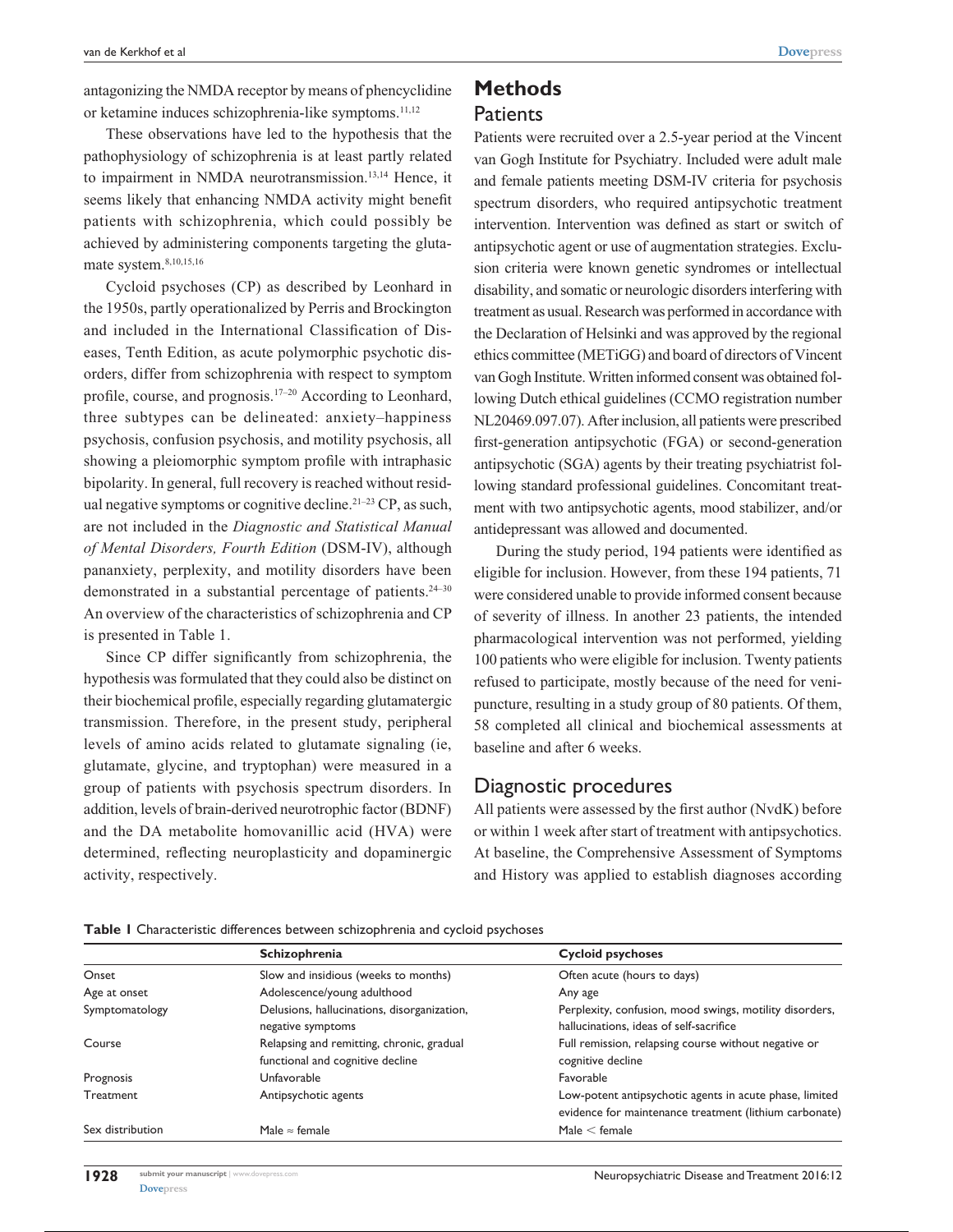Biochemistry of cycloid psychoses

to DSM-IV.31 The Positive and Negative Syndrome Scale (PANSS) and Clinical Global Impression of Severity and Improvement (CGI-S/I) were used to measure symptom profile and overall disease severity at baseline and after 6 weeks.32,33 PANSS cognitive score was calculated according to the procedure as described by Lindenmayer et al.34 To establish diagnosis of CP, a symptom checklist according to Leonhard was completed by NvdK and a clinician (MKF Schneider) trained in establishing diagnoses according to Leonhard.26,30,35 Final diagnoses were made in a so-called Longitudinal Evaluation of All Data (LEAD) conference, in which all possible and probable cases of CP were discussed with two experts in the field of CP (GS and WV).36

## Biochemical analyses

#### **Patients**

Blood samples were collected by means of venipuncture between 8 and 10 am at both assessment dates to determine BDNF, HVA, the amino acids glutamate, glycine, and tryptophan, and the ratio between tryptophan and the five large neutral amino acids (LNAAs) competing for the same transport system, being leucine, isoleucine, valine, phenylalanine, and tyrosine (Trp/LNAAs ratio).

Plasma was obtained after centrifugation of ethylenediaminetetraacetic acid blood for 20 minutes at 2,650× *g* and  $20^{\circ}$ C, and stored at  $-80^{\circ}$ C until analysis. All biochemical analyses were performed at the Neuropsychiatric Laboratory of Erasmus University Medical Center, Rotterdam, and the technician was blinded to the clinical situation and diagnosis of the patients.

Plasma was deproteinized, and amino acids were separated by high-performance liquid chromatography and detected by fluorescence after derivatization with orthophthaldialdehyde as described previously.37 HVA levels were measured after deproteinization of plasma by highperformance liquid chromatography using a Zorbax Eclipse XDB-C8 column (5 μm particle size, 250×3 mm; Agilent Technologies, Santa Clara, CA, USA) for separation. For the detection of HVA, an electrochemical detector (oxidation potential was set to 0.7 V) and the Intro controller (Antec Leyden, Zoeterwoude, the Netherlands) were used. Quantification was done by measuring peak heights relative to two internal standards (isoprenaline and 5-methylserotonin). The mean recovery (±standard deviation [SD]) of HVA added to the plasma samples was 95%±7%. BDNF was measured in serum by a double-antibody sandwich enzyme-linked immunosorbent assay (Promega Corporation, Madison, WI, USA).

#### **Controls**

Biochemical parameters from age-matched controls were taken from a large database of the aforementioned Neuropsychiatric Laboratory. Age-matched controls were taken from a large database, consisting of hospital staff and students and subjects from the general community, all without a personal or family history of psychiatric illness. Mean age of the control group (n=75) was 37.9±10.1 years.

## **Statistics**

From the 58 completers, only patients with a diagnosis of schizophrenia ( $n=33$ ) or CP ( $n=10$ ) were included in the statistical analyses. To compare means, nonparametric Mann– Whitney *U* test was used for non-normally distributed data (biochemical parameters), whereas Student's *t*-test was applied for normally distributed data. To investigate changes between time points, Wilcoxon signed rank test (biochemical parameters) or paired *t*-test (PANSS scores) was used. For binary variables, a chi-square test was done. Significance was set at *P*<0.05. All data are presented as mean  $\pm$  SD, unless stated otherwise.

# **Results Patients**

By excluding patients diagnosed with other psychotic disorders (n=15), the study sample (n=43) consisted of 30males and 13 females with a mean age of 34.8±11.3 years. Thirty-three patients received a diagnosis of schizophrenia, and in ten, a diagnosis of CP according to Leonhard was made (anxiety– happiness: n=5; confusion: n=2; motility: n=3). Mean age at first psychosis was 26.5±9.8 years, and mean duration of psychotic illness was 8.3±8.1 years. Fourteen patients (CP: n=5; schizophrenia: n=9) did not receive psychotropic medication prior to inclusion in the study (referred to as "at baseline"), of which eight were antipsychotic naïve (CP: n=3; schizophrenia: n=5). Eight out of the total of 43 patients were first-episode psychosis (FEP) patients. Five patients were classified as both medication naïve and having FEP (CP: n=3; schizophrenia: n=5). Details on symptom clusters, effect of antipsychotic treatment, and severity of illness are summarized in Table 2.

Since each patient received an individually targeted treatment, data were scrutinized for possible confounding effects of psychopharmacological heterogeneity. With respect to the two patient groups (CP: n=10; schizophrenia: n=33), no differences were found as to medication status (naïve, free  $>2$  weeks, or medicated), use of co-medication (antidepressant or mood stabilizers), and antipsychotic class (FGA or SGA). Regarding the latter, in the CP group, none of the patients was treated with clozapine, whereas nine patients in the schizophrenia group did receive this agent. The CP group comprised significantly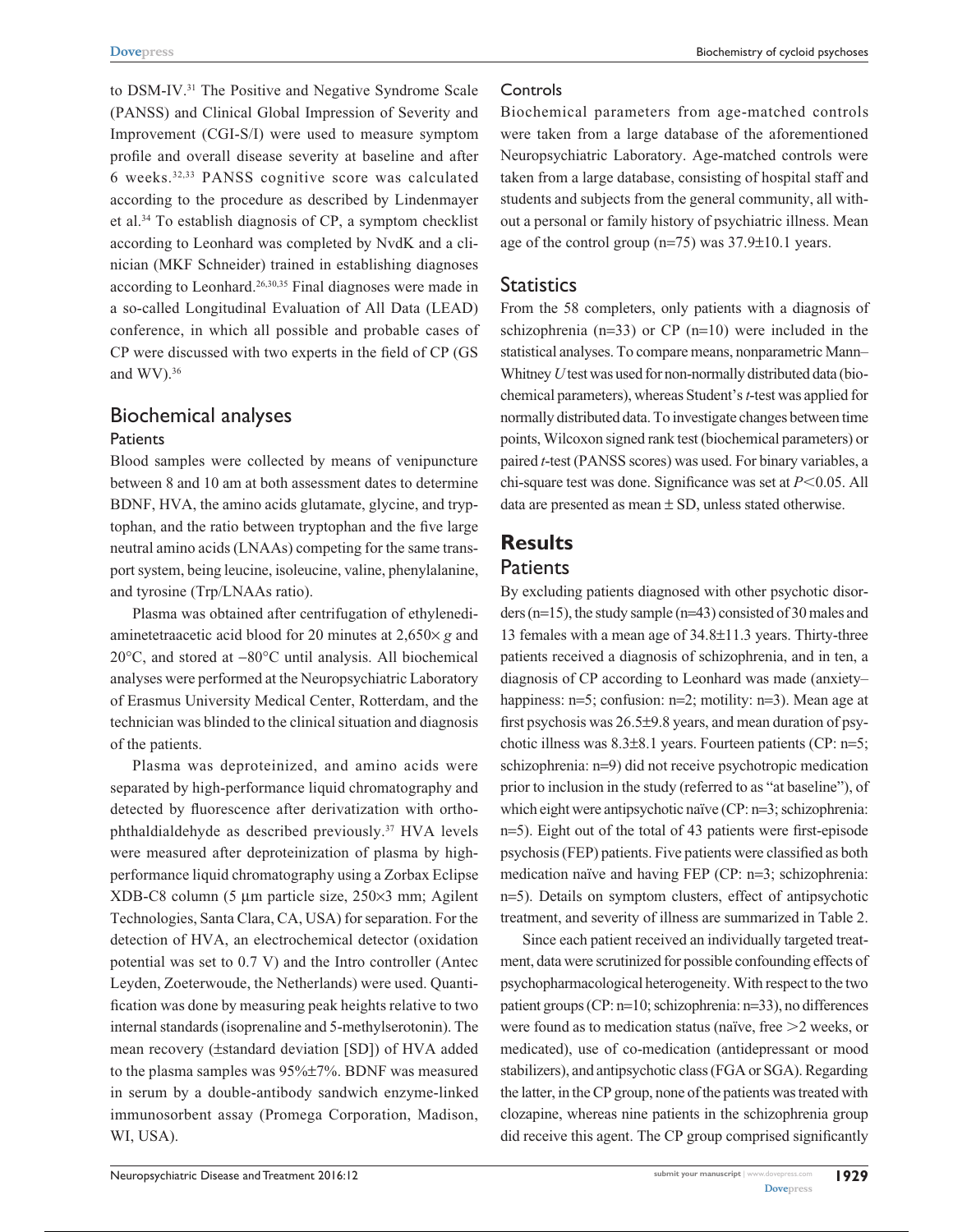**Table 2** Demographic and clinical parameters in patients with CP and schizophrenia

|                                   | $CP(n=10)$      | Schizophrenia (n=33) |
|-----------------------------------|-----------------|----------------------|
| Male/female*                      | 4/6             | 26/7                 |
| $Age*$                            | $42.3 \pm 10.3$ | $32.6 \pm 10.8$      |
| Age at onset*                     | $36.7 \pm 10.8$ | $23.4 + 7.1$         |
| FEP, yes/no**                     | 5/5             | 3/30                 |
| Smoking, yes/no <sup>a,*</sup>    | 3/7             | 25/8                 |
| Caffeine, yes/no <sup>a</sup>     | 9/1             | 29/4                 |
| Soft drugs, yes/no <sup>a</sup>   | 1/9             | 7/26                 |
| Hard drugs, yes/no                | 0/10            | 2/31                 |
| PANSS baseline <sup>b</sup>       |                 |                      |
| Total score*                      | $77.2 + 19.1$   | $92.9 \pm 17.4$      |
| Positive subscale*                | $20.2 + 5.8$    | $25.0 + 5.5$         |
| Negative subscale**               | $16.6 \pm 5.8$  | $22.9 \pm 6.8$       |
| Global subscale                   | $40.4 \pm 11.7$ | $45.1 \pm 9.1$       |
| Cognitive subscale                | $13.1 \pm 4.4$  | $15.3 \pm 3.9$       |
| PANSS 6 weeks <sup>b</sup>        |                 |                      |
| Total score*                      | $55.4 \pm 22.2$ | $75.3 \pm 13.3$      |
| Positive subscale**               | $11.5 \pm 6.5$  | $18.9 \pm 5.2$       |
| Negative subscale*                | $13.8 + 6.1$    | $19.4 + 5.1$         |
| Global subscale                   | $30.1 \pm 11.7$ | $37.0 \pm 6.9$       |
| Cognitive subscale*               | $9.8 + 4.5$     | $13.1 \pm 3.4$       |
| Mean CGI severity <sup>b</sup>    |                 |                      |
| <b>Baseline</b>                   | $4.0 \pm 1.2$   | $4.9 + 1.1$          |
| 6 weeks*                          | $2.5 \pm 1.4$   | $4.0 \pm 1.1$        |
| Mean CGI improvement <sup>b</sup> | $2.4 \pm 1.0$   | $2.9 \pm 0.9$        |

Notes: <sup>a</sup>Smoking and use of caffeine/soft drugs/hard drugs were defined as any use  $\neq$  0 in the past month, as reported by the patient. <sup>b</sup>Clinical data presented as mean  $\pm$  SD. All within-group differences between PANSS and CGI scores at baseline and after 6 weeks are significant  $(P \le 0.001)$  except for PANSS negative score in the CP group (*P*=0.062). \*Difference between CP and schizophrenia (Mann–Whitney *U*), *P*<0.05. <sup>\*\*</sup>Difference between CP and schizophrenia (Mann–Whitney *U*), *P*≤0.01. **Abbreviations:** CP, cycloid psychoses; FEP, first-episode psychosis; PANSS, Positive and Negative Syndrome Scale; CGI, Clinical Global Impression; SD, standard deviation.

more females, who had higher ages at first presentation of psychotic illness as well as at time of inclusion. Finally, five patients with CP were defined as FEP patients.

As can be inferred from Table 2, CP patients had significantly lower scores on the PANSS total, positive, and negative scale at both time points. Symptomatic improvement was most marked in the positive symptom cluster. While both groups showed symptomatic improvement after 6 weeks of treatment, a significant difference was found in PANSS cognitive score and in CGI-S for the CP group.

#### Biochemical parameters

As compared to controls, serum BDNF levels were lowered in patients with schizophrenia, and plasma glutamate levels appeared to be increased in both patient groups. Concerning plasma levels of glycine, significant higher values were found in CP patients at both time points as compared to patients with schizophrenia as well as control subjects. Also, at both time points, plasma tryptophan levels were significantly lower in patients with CP as compared to controls but differed only at baseline from the schizophrenia group. Trp/LNAAs ratio was lowered in both patient groups as compared to controls. Plasma levels of HVA did not differ between the groups. All data are presented in Table 3.

In both the subgroup of patients with schizophrenia who were treated with clozapine (n=9) and the subgroup of eight medication-naïve patients (CP: n=3; schizophrenia: n=5), lowered serum levels of BDNF and elevated levels of glutamate were found at both time points. However, in the clozapine subgroup, glycine levels were significantly lowered as compared to controls at baseline  $(177.6\pm 45.1 \text{ versus } 224.2\pm 47.8 \text{ µmol/L})$ , whereas in the medication-naïve subgroup, glycine levels did not differ from controls at both time points.

The 15 patients with diagnoses other than CP or schizophrenia (schizoaffective disorder: n=1; bipolar disorder: n=5; delusional disorder: n=1; brief psychotic disorder: n=2; schizotypal personality disorder: n=1, psychotic disorder not otherwise specified: n=5) were analyzed separately. Glutamate levels were significantly elevated as compared to controls at both time points. Data on biochemical parameters in this group are depicted in Table 4.

As to intercorrelations of biochemical and clinical parameters, both in the total patient sample and in the schizophrenia subgroup, baseline glutamate levels were positively correlated with changes in PANSS cognitive scores (total sample: *T*=0.280, *P*=0.012; schizophrenia: *T*=0.360, *P*=0.005). Glutamate levels after 6 weeks were positively correlated with PANSS cognitive scores at both time points in the total patient group (baseline: *T*=0.221, *P*=0.043; 6 weeks: *T*=0.279, *P*=0.011) and with PANSS cognitive scores after 6 weeks in schizophrenia patients (*T*=0.289, *P*=0.023).

Baseline glycine levels did not correlate with any of the clinical (sub)scales. Glycine levels after 6 weeks correlated significantly with changes in PANSS cognitive scores (*T*=0.523, *P*=0.038) in CP patients. No other correlations were found in CP between glutamate or glycine levels and other PANSS or CGI scores at both time points.

No significant correlations were found for (changes in) any of the biochemical parameters from Table 3 and (changes in) other clinical parameters (PANSS or CGI) in the two subgroups at both time points.

## **Discussion**

In this study, patients with CP and schizophrenia were assessed on both clinical and biochemical profiles. Essentially, the CP group showed better clinical outcome than the schizophrenia group and differed significantly in terms of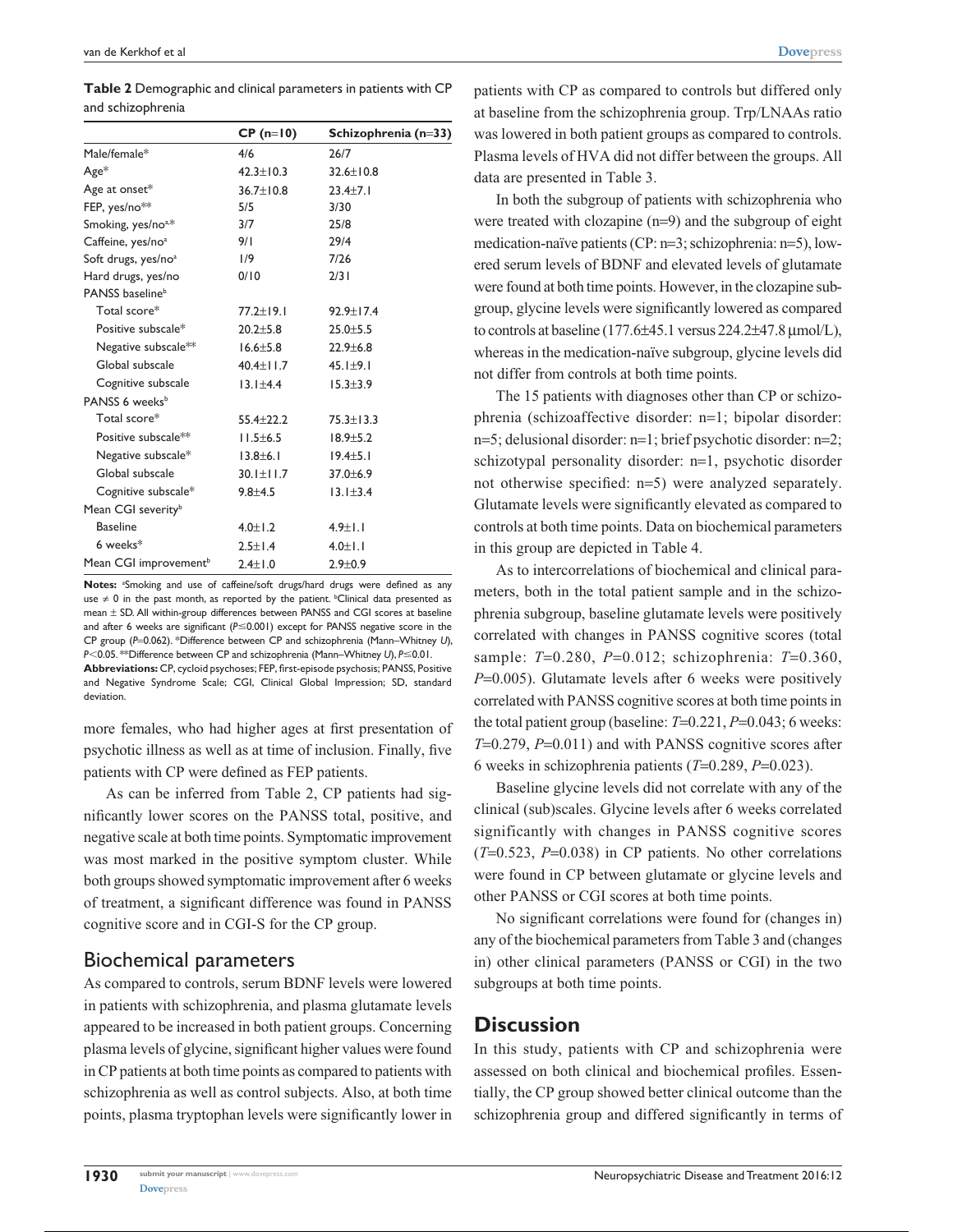#### **Table 3** Blood levels of biochemical parameters in CP, schizophrenia, and controls

|                                 | $CP(n=10)$       | Schizophrenia (n=33)         | Controls (n=75)  |
|---------------------------------|------------------|------------------------------|------------------|
| BDNF baseline (µg/L)            | $20.4 + 7.1$     | 19.6±5.8***                  | $24.4 \pm 6.7$   |
| BDNF 6 weeks (µg/L)             | $19.9 \pm 8.1$   | $19.1 \pm 6.0$ ***           |                  |
| HVA baseline (nmol/L)           | $60.4 \pm 21.3$  | $58.5 + 19.7$                | 53.4 $\pm$ 13.7  |
| HVA 6 weeks (nmol/L)            | $51.8 \pm 20.4$  | $52.1 \pm 15.8$              |                  |
| Glutamate baseline (µmol/L)     | 56.3±24.8**      | 69.5±30.5***                 | $34.4 \pm 16.1$  |
| Glutamate 6 weeks (µmol/L)      | 64.9±44.6**      | 66.2±30.9***                 |                  |
| Glycine baseline (µmol/L)       | 292.2±96.9*      | $215.1 \pm 62.3$ #           | 224.2±47.8       |
| Glycine 6 weeks (µmol/L)        | 280.9±86.2*      | $223.7 \pm 62.3$ #           |                  |
| Tryptophan baseline (µmol/L)    | 37.4±14.0**      | 48.3 $\pm$ 11.5 <sup>#</sup> | $47.5 \pm 7.7$   |
| Tryptophan 6 weeks (umol/L)     | 38.1±10.8**      | $43.5 \pm 11.7$              |                  |
| Trp/LNAAs ratio baseline        | $7.1 \pm 1.4**$  | $7.7 \pm 1.5*$               | $8.6 \pm 1.5$    |
| Trp/LNAAs ratio 6 weeks         | $7.4 \pm 1.6*$   | $7.8 \pm 1.7*$               |                  |
| Phenylalanine baseline (µmol/L) | $52.4 \pm 10.2$  | 63.4 $\pm$ 15.1 $**$         | $56.3 \pm 8.9$   |
| Phenylalanine 6 weeks (µmol/L)  | $51.7 \pm 10.1$  | $55.3 \pm 11.2$              |                  |
| Isoleucine baseline (µmol/L)    | 69.1±22.1        | 82.7±32.8                    | 71.0±22.2        |
| Isoleucine 6 weeks (µmol/L)     | $63.6 \pm 19.6$  | $71.8 + 22.1$                |                  |
| Leucine baseline (µmol/L)       | $121.7 \pm 36.0$ | $158.5 \pm 60.0*$            | $130.3 \pm 32.4$ |
| Leucine 6 weeks (µmol/L)        | $123.3 + 39.5$   | $136.9 \pm 39.2$             |                  |
| Valine baseline (µmol/L)        | $218.7 \pm 65.2$ | $267.6 \pm 76.1$             | $245.3 \pm 56.6$ |
| Valine 6 weeks (µmol/L)         | $218.7 + 49.8$   | 239.6±58.0                   |                  |
| Tyrosine baseline (µmol/L)      | $61.5 \pm 14.9$  | $72.2 \pm 25.6$              | $63.9 \pm 17.0$  |
| Tyrosine 6 weeks (µmol/L)       | $61.5 \pm 18.7$  | $62.1 \pm 15.4$              |                  |

**Notes:** \*Difference versus controls (Mann–Whitney *U*), *P*,0.05. \*\*Difference versus controls (Mann–Whitney *U*), *P*#0.01. \*\*\*Difference versus controls (Mann–Whitney *U*), *P*≤0.001. #Difference between schizophrenia and CP (Mann–Whitney *U*), *P*<0.05. Data presented as mean ± SD.

**Abbreviations:** CP, cycloid psychoses; BDNF, brain-derived neurotrophic factor; HVA, homovanillic acid; Trp/LNAAs, tryptophan/large neutral amino acids; SD, standard deviation.

biochemical parameters, particularly plasma levels of glycine and tryptophan. Serum levels of BDNF were significantly lower in the schizophrenia group as compared to controls.

With respect to glycine, in CP, plasma levels were elevated as compared to both schizophrenia and healthy controls. Although in 2004 Sumiyoshi et al found lowered levels of glycine for schizophrenia in comparison with controls and

**Table 4** Blood levels of biochemical parameters in patients with other psychotic disorders (n=15) and controls (n=75)

|                        | <b>Baseline</b>   | 6 weeks           | <b>Controls</b> |
|------------------------|-------------------|-------------------|-----------------|
| BDNF $(\mu g/L)$       | $21.9 + 8.1$      | $20.4 + 7.6$      | $24.4 + 6.7$    |
| HVA (nmol/L)           | $75.5 + 36.6$     | $63.5 + 23.3$     | $53.4 \pm 13.7$ |
| Glutamate (µmol/L)     | $51.1 \pm 13.9*$  | $50.9 \pm 16.6*$  | $34.4 \pm 16.1$ |
| Glycine (umol/L)       | $268.5 \pm 137.5$ | $263.7 \pm 124.9$ | $224.2 + 47.8$  |
| Tryptophan (µmol/L)    | $47.4 + 9.6$      | $46.0 + 7.8$      | $47.5 + 7.7$    |
| Trp/LNAAs ratio        | $7.9 + 2.2$       | $8.0 + 1.6$       | $8.6 \pm 1.5$   |
| Phenylalanine (umol/L) | $59.8 + 12.0$     | $58.3 \pm 10.4$   | $56.3 + 8.9$    |
| Isoleucine (µmol/L)    | $81.1 \pm 23.1$   | $72.7 + 22.3$     | $71.0 + 22.2$   |
| Leucine (umol/L)       | $149.4 + 43.2$    | $141.6 + 38.7$    | $130.3 + 32.4$  |
| Valine (µmol/L)        | $264.4 + 52.4$    | $252.1 + 65.1$    | $245.3 + 56.6$  |
| Tyrosine (µmol/L)      | $73.7 + 21.1$     | $70.5 + 20.7$     | $63.9 \pm 17.0$ |
|                        |                   |                   |                 |

**Notes:** \*Difference versus controls (Mann–Whitney *U*), *P*#0.001. Data presented as (mean  $\pm$  SD).

**Abbreviations:** BDNF, brain-derived neurotrophic factor; HVA, homovanillic acid; Trp/LNAAs, tryptophan/large neutral amino acids; SD, standard deviation.

patients with major depression, current findings are in line with those reported in 2006 by Hoekstra et al in patients with bipolar mania.<sup>38,39</sup>

Since glycine is an essential co-agonist for glutamate at the NMDA receptor, increased levels could be regarded as a reflection of disturbances in glutamatergic neurotransmission. With respect to the latter, since plasma glutamate levels did not differ significantly between the two groups, it could be speculated that in CP, glycine levels are elevated as a compensatory reaction to NMDA receptor hypofunction, whereas patients with schizophrenia would have insufficient neuroplasticity to produce such a response. This hypothesis is corroborated by the present lowered serum BDNF levels in the schizophrenia group and by other studies showing that phencyclidine-induced psychotic symptoms can be ameliorated by administration of glycine.40,41 Further support is found in earlier studies that show beneficial effects of adjuvant high-dose glycine augmentation to other antipsychotic agents.42–44

In patients with other psychotic disorders, both BDNF and glycine levels did not differ from controls. It could be speculated that, even in the presence of sufficient neuroplasticity, the ability to adaptively increase glycine levels might be characteristic for CP.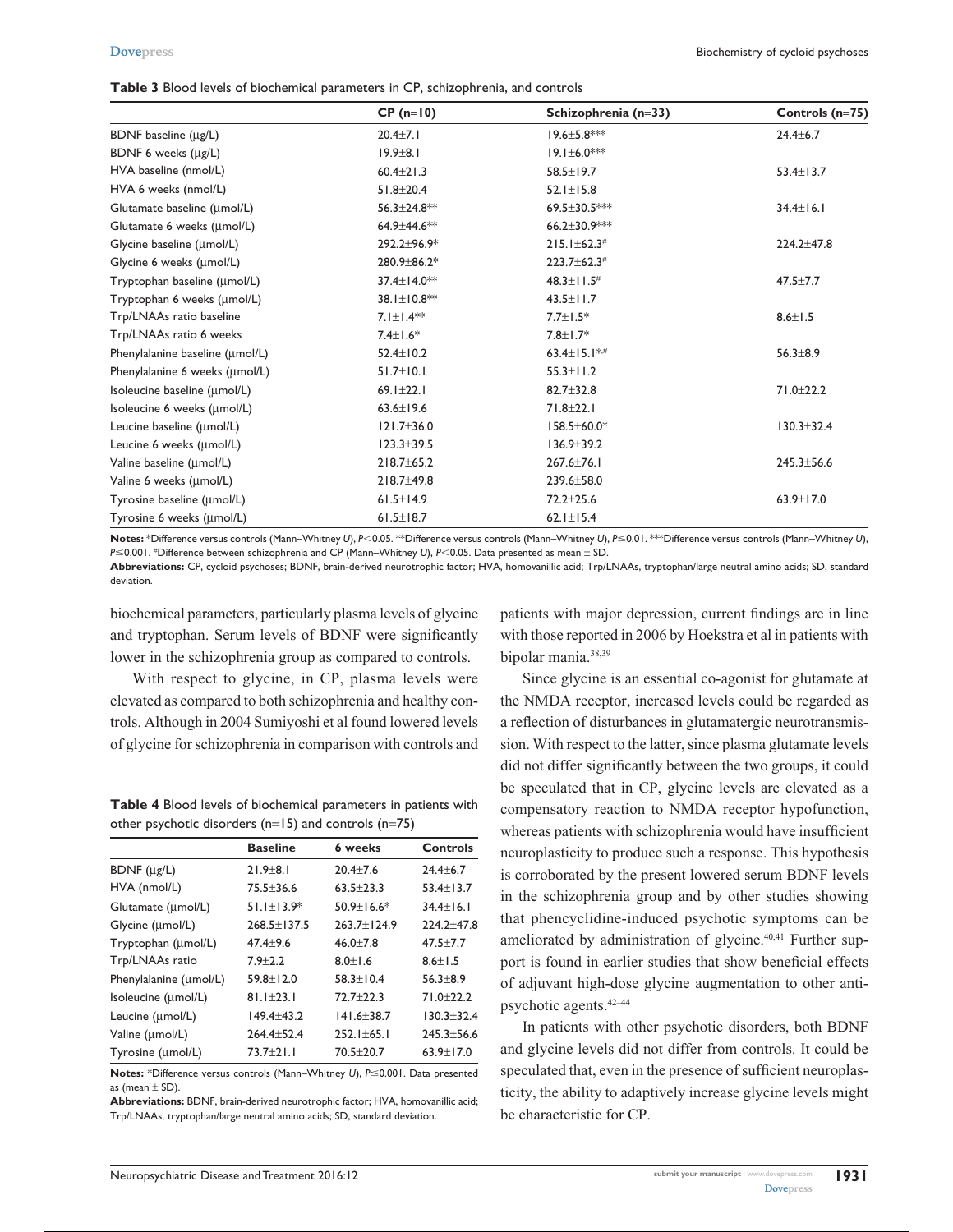The observation that plasma levels of glutamate are increased in all patient groups as compared to controls is in accordance with reports that relate elevated glutamate levels with psychosis and psychotic relapse, albeit that decreased levels in schizophrenia and bipolar disorders have also been reported.29,45,46 Elevated glutamate levels are hypothesized to be the result of NMDA receptor hypofunction, leading to diminished glutamatergic neurotransmission and to the evolvement of schizophrenic symptoms, including negative and cognitive symptoms.15,16

The Trp/LNAAs ratio was significantly lower in CP and schizophrenia as compared to controls. This finding is suggestive of a decreased central serotonergic activity in both patient groups. The lower tryptophan levels in CP might point to an increased breakdown of tryptophan via the kynurenine pathway. One of the products in this pathway is kynurenic acid, which is not only an antagonist of the NMDA receptor but also a neuroprotectant.<sup>47,48</sup> It could be speculated that in CP, other than in schizophrenia, this neuroprotective mechanism is still activated which would correspond with better neuroplastic properties and a more favorable course of disease in CP.

Apart from small sample size and the use of peripheral measurements only, a limitation can be identified in that a substantial number of patients were treated earlier with a wide range of FGA and SGA agents. The latter, however, most probably did not interfere with the results, since no influences were found regarding medication status in the two patient groups.

## **Conclusion**

In both CP and schizophrenia, systemic glutamate metabolism and the Trp/LNAAs ratio were altered, which could be related to changes in glutamate signaling. Moreover, differences in especially glycine between CP and schizophrenia were found, which may point at a better neuroplasticity in CP than in schizophrenia. This may be in line with better clinical outcome in CP. Therefore, it is crucial to identify CP as a separate group of disorders within the psychosis spectrum.

## **Acknowledgments**

The authors would like to thank MKF Schneider, MD, PhD, for the critical evaluation of diagnoses in all patients and AES Sijben, MSc, PhD, for assistance with statistical analyses. The authors are indebted to Mrs A Voskuilen-Kooijman from the Neuropsychiatric Laboratory of the Department of Clinical Chemistry of the Erasmus University Medical Center for biochemical analyses.

## **Disclosure**

The authors declare that they have no conflicts of interest in this work.

### **References**

- 1. Kapur S, Mizrahi R, Li M. From dopamine to salience to psychosis linking biology, pharmacology and phenomenology of psychosis. *Schizophr Res*. 2005;79:59–68.
- 2. Javitt DC, Liederman E, Cienfuegos A, Shelley AM. Panmodal processing imprecision as a basis for dysfunction of transient memory storage systems in schizophrenia. *Schizophr Bull*. 1999;25:763–775.
- 3. Stone JM, Morrison PD, Pilowsky LS. Glutamate and dopamine dysregulation in schizophrenia – a synthesis and selective review. *J Psychopharmacol*. 2007;21:440–452.
- 4. Möhler H, Rudolph U, Boison D, Singer P, Feldon J, Yee BK. Regulation of cognition and symptoms of psychosis: focus on GABA, receptors and glycine transporter 1. *Pharmacol Biochem Behav*. 2008;90:58–64.
- 5. Gruber O, Chadha Santuccione A, Aach H. Magnetic resonance imaging in studying schizophrenia, negative symptoms, and the glutamate system. *Front Psychiatry*. 2014;5:32.
- 6. Luján R, Shigemoto R, López-Bendito G. Glutamate and GABA receptor signaling in the developing brain. *Neuroscience*. 2005;130:567–580.
- 7. Manent JB, Represa A. Neurotransmitters and brain maturation: early paracrine actions of GABA and glutamate modulate neuronal migration. *Neuroscientist*. 2007;13:268–279.
- 8. Stone JM. Glutamatergic antipsychotic drugs: a new dawn in the treatment of schizophrenia? *Ther Adv Psychopharmacol*. 2011;1:5–18.
- 9. Veerman SRT, Schulte PFJ, De Haan L. The glutamate hypothesis: a pathogenic pathway from which pharmacological interventions have emerged. *Pharmacopsychiatry*. 2014;47:121–130.
- 10. De Bartolomeis A, Sarappa C, Magara S, Iasevoli F. Targeting the glutamate system for novel antipsychotic approaches: relevance for residual psychotic symptoms and treatment resistant schizophrenia. *Eur J Pharmacol*. 2012;682:1–11.
- 11. Javitt DC, Zukin SR. Recent advances in the phencyclidine model of schizophrenia. *Am J Psychiatry*. 1991;148:1301–1308.
- 12. Dandash O, Harrison BJ, Adapa R, et al. Selective augmentation of striatal functional connectivity following NMDA receptor antagonism: implications for psychosis. *Neuropsychopharmacology*. 2015;40(3): 622–631.
- 13. Gordon JA. Testing the glutamate hypothesis of schizophrenia. *Nat Neurosci*. 2010;13:2–4.
- 14. Javitt DC. Twenty-five years of glutamate in schizophrenia: are we there yet? *Schizophr Bull*. 2012;38:911–913.
- 15. Schmitt A, Hasan A, Gruber O, Falkai P. Schizophrenia as a disorder of disconnectivity. *Eur Arch Psychiatry Clin Neurosci*. 2011;261: S150–S154.
- 16. Zink M, Englisch S, Schmitt A. Antipsychotic treatment modulates glutamate transport and NMDA receptor expression. *Eur Arch Psychiatry Clin Neurosci*. 2014;264:S67–S82.
- 17. World Health Organization. *The ICD-10 Classification of Mental and Behavioural Disorders*. *Clinical Descriptions and Diagnostic Guidelines*. Geneva: World Health Organization; 1992.
- 18. Leonhard K. Classification of endogenous psychoses and their differentiated etiology. New York, Springer Wien; 1999.
- 19. Perris C, Brockington IF. Cycloid psychoses and their relation to the major psychoses. In: Perris C, Struwe D, Jansson B, editors. *Biological Psychiatry*. Amsterdam: Elsevier; 1981:447–450.
- 20. Jabs BE, Pfuhlmann B, Bartsch AJ, Cetkovich-Bakmas MG, Stöber G. Cycloid psychoses – from clinical concepts to biological foundations. *J Neural Transm*. 2002;109:907–919.
- 21. Beckmann H, Franzek E. Cycloid psychoses and their differentiation from affective and schizophrenic psychoses. In: Henn F, Sartorius N, Helmchen H, Lauter H, editors. *Contemporary Psychiatry Volume 3*. Heidelberg: Springer Verlag; 2001:387–398.